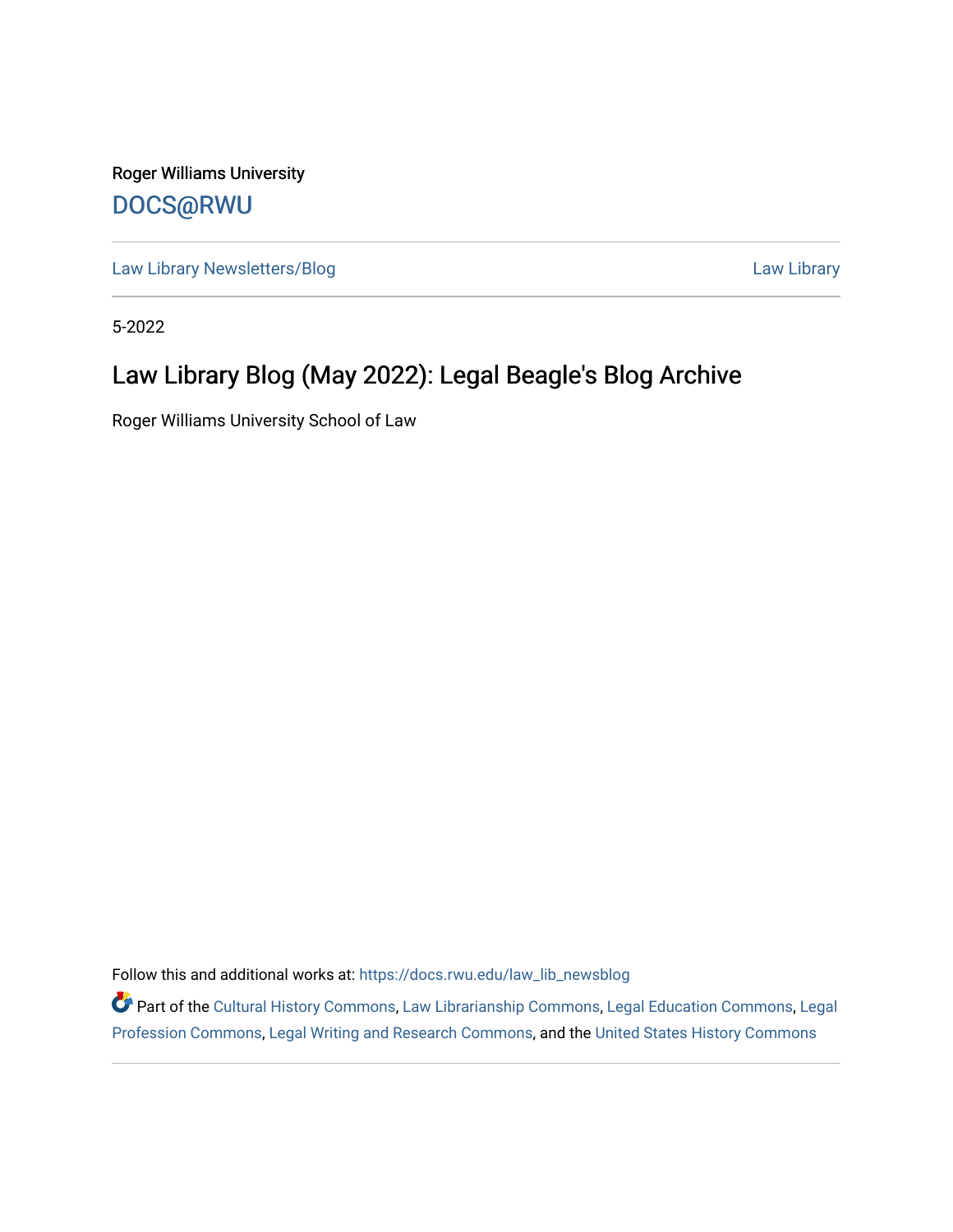May 2022 Library Blogs

# *Legal Beagle's Post*

May 6, 2022

## Law Library Summer Resources

May 6, 2022



No matter what you're doing this summer the Law Library has your back!

#### *Got a summer job?*

Great! Need access to the legal research databases you've come to know and love like Bloomberg Law, Lexis, and Westlaw? Fortunately, they all offer summer access to current students! To get the details about permissible uses of these databases, visit our [summer](https://lawguides.rwu.edu/BloombergLexisWestlaw/Summer) access [page.](https://lawguides.rwu.edu/BloombergLexisWestlaw/Summer)

In addition, other databases will be available to current students this summer. Find all RWU Law licensed databases in our Digital [Resources guide](https://lawguides.rwu.edu/digitalresources) and log in using [Single](https://law.rwu.edu/library/help-services/campus-access-digital-resources) Sign On.

#### *Graduating?*

Will you soon be saying goodbye to law school? Now you can take your good friends, Bloomberg Law, Lexis Advance, and Westlaw Edge with you wherever you happen to go. We have obtained extended access for these legal research tools for our recent grads. Visit our website for more information about [post-graduate](https://lawguides.rwu.edu/BloombergLexisWestlaw/Grad) access to these databases.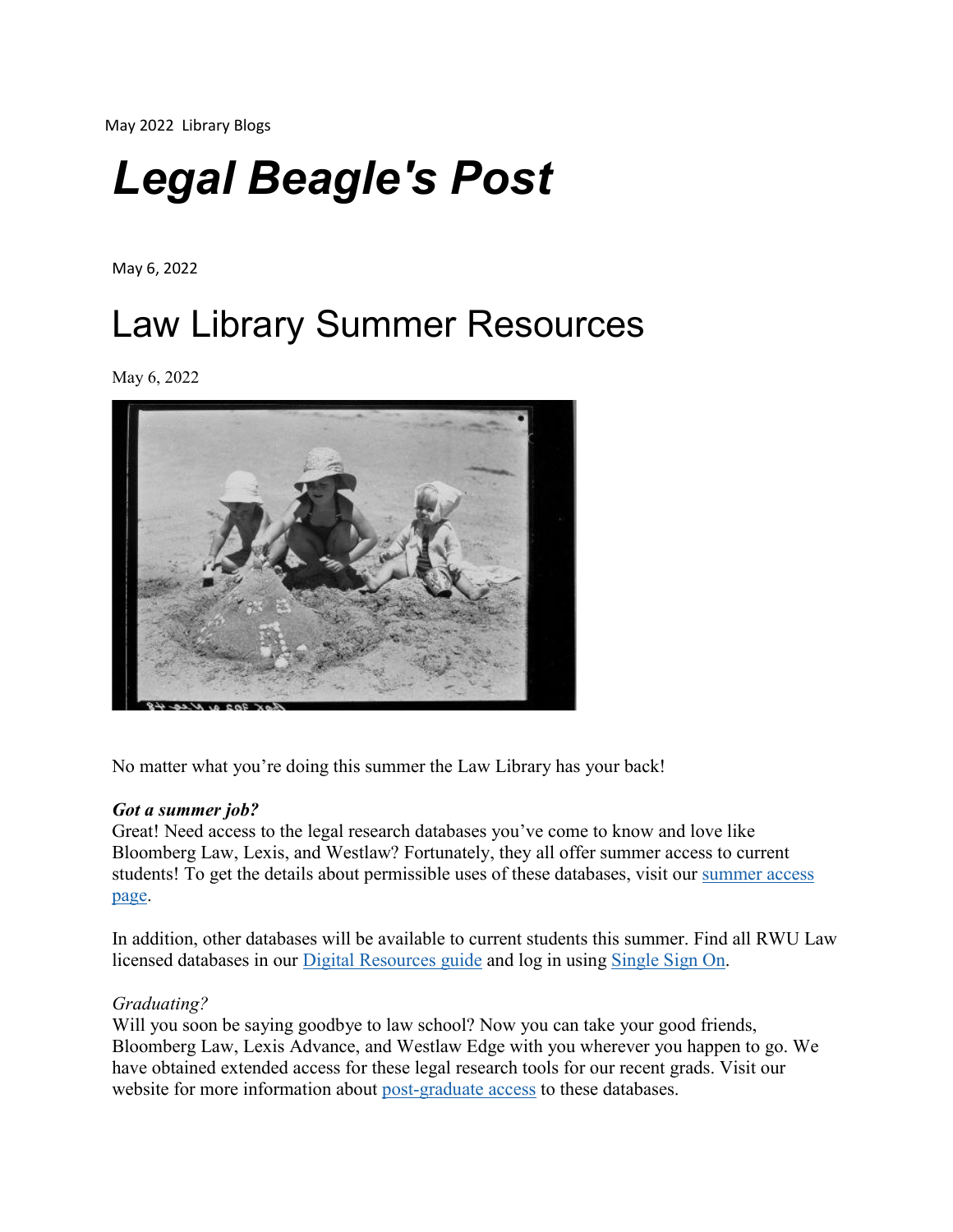The Law Library also permits alumni to check out library materials and provides free access to HeinOnline's Law Journal Library. Our RWU [Law Alumni Services](https://law.rwu.edu/library/about-library/rwu-law-alumni-services) page provides more details about both services.

#### *Questions about Legal Research?*

Do you remember the 10 minute rule? The 10 minute rule still applies while you're taking summer classes or working on summer jobs and externships or even after you graduate. The 10 Minute Rule is, if you cannot figure out how to do some legal research that you need to do within 10 minutes, contact a law librarian and ask for some help. Writing to [lawlibraryhelp@rwu.edu](mailto:%20lawlibraryhelp@rwu.edu) will send a message to everyone on the Law Library reference staff. Remember, you are not bothering us when you ask for help, we get paid to provide you with research training and assistance. It is very quiet in the library in the summer, so we hope you will reach out. We are also available by telephone, online chat, and a new exciting post-covid option—in person.

Visit our [Ask a Librarian page](https://lawguides.rwu.edu/AskaLibrarian) for all the various ways to connect with the Law Library.

Have a wonderful summer!

May 13, 2022

### Congratulations to the Class of 2022!

May 13, 2022

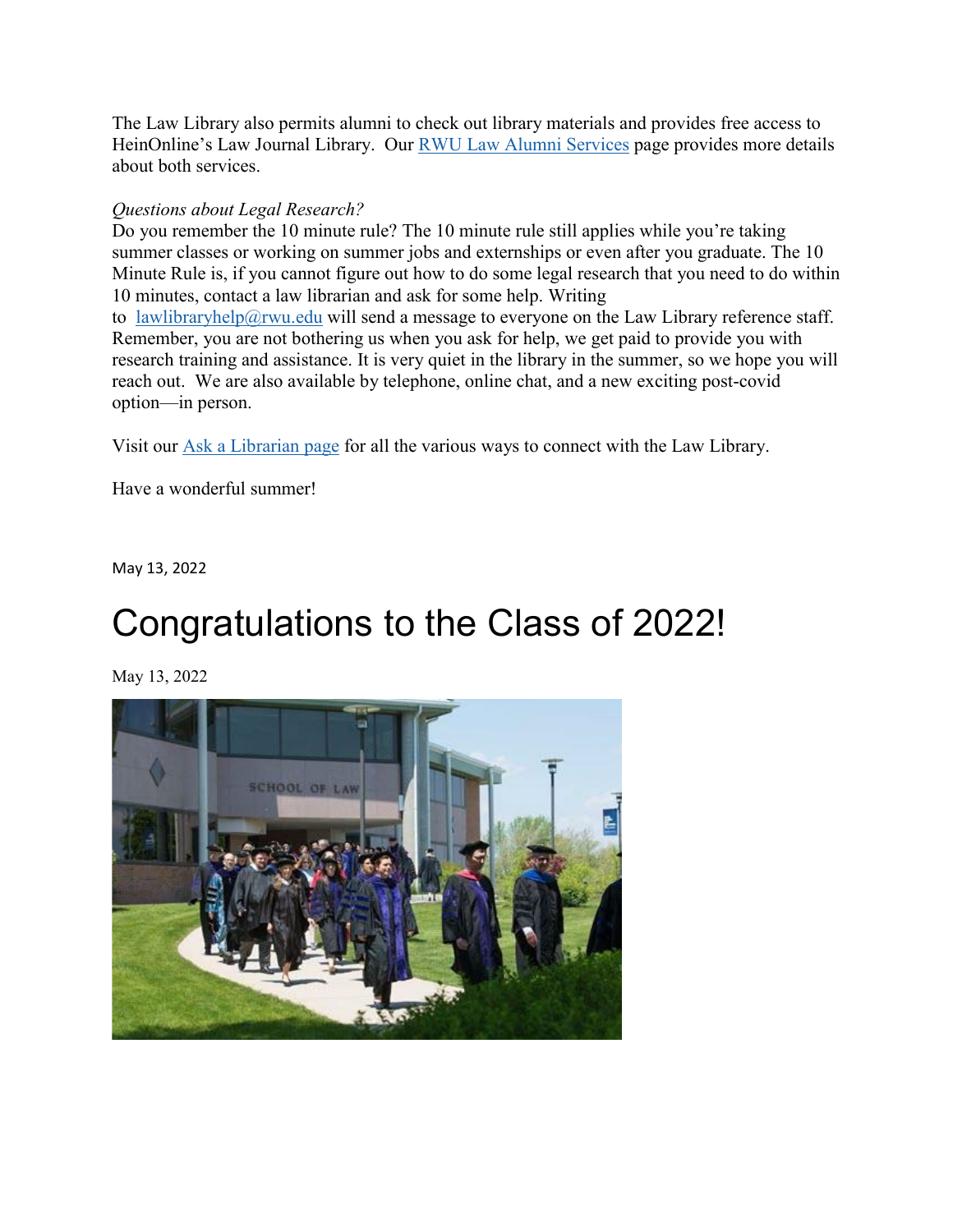Congratulations to the Class of 2022 on completing your work here at RWU Law. Your class spent most of its time studying and learning during a global pandemic and still you have reached this milestone. We look forward to [celebrating](https://law.rwu.edu/events/school-law-commencement-1) with you!

It is important for you to take some time to enjoy your accomplishment and think about what you have just finished. Your 1L year, widely considered the hardest year of [law school,](https://bit.ly/3L6fkpm) was abruptly interrupted by the onset of the Covid-19 pandemic. Remember when you went away for Spring Break and the world changed? (We do…and we hope you enjoyed your extra week of Spring Break!) During that time, the Legal Beagle reminded you that the [library](https://law.rwu.edu/library/blog/cant-come-library-library-resources-can-come-you) can come to you.

Then came your 2L year and you adjusted to classes back in-person, hybrid, or still remote. Or your professor was in the classroom and you were online or you were in the classroom and the Professor was remote? The point the Legal Beagle wishes to make is that the "new normal" you stepped into was one that required flexibility, patience, and most of all, perseverance.

Your 3L year has been a little bit more "normal" but still filled with all the challenges of the last couple of years. Your return to life with many in-person activities has also come with preparation for the Bar Exam and your upcoming career as a lawyer.

Looking back on all you have accomplished, it is not just resilience for the sake of resiliency, or flexibility for the sake of flexibility. The experiences you have had the last three years have prepared you to step into your new career with patience, flexibility, and determination. The Class of 2022 is ready to step into the world and fight for their clients, to maintain healthy work/life balance, to thrive both in-person and virtually, and most importantly, to leave a positive influence on this world.

Congratulations again and never forget—we are your library for life.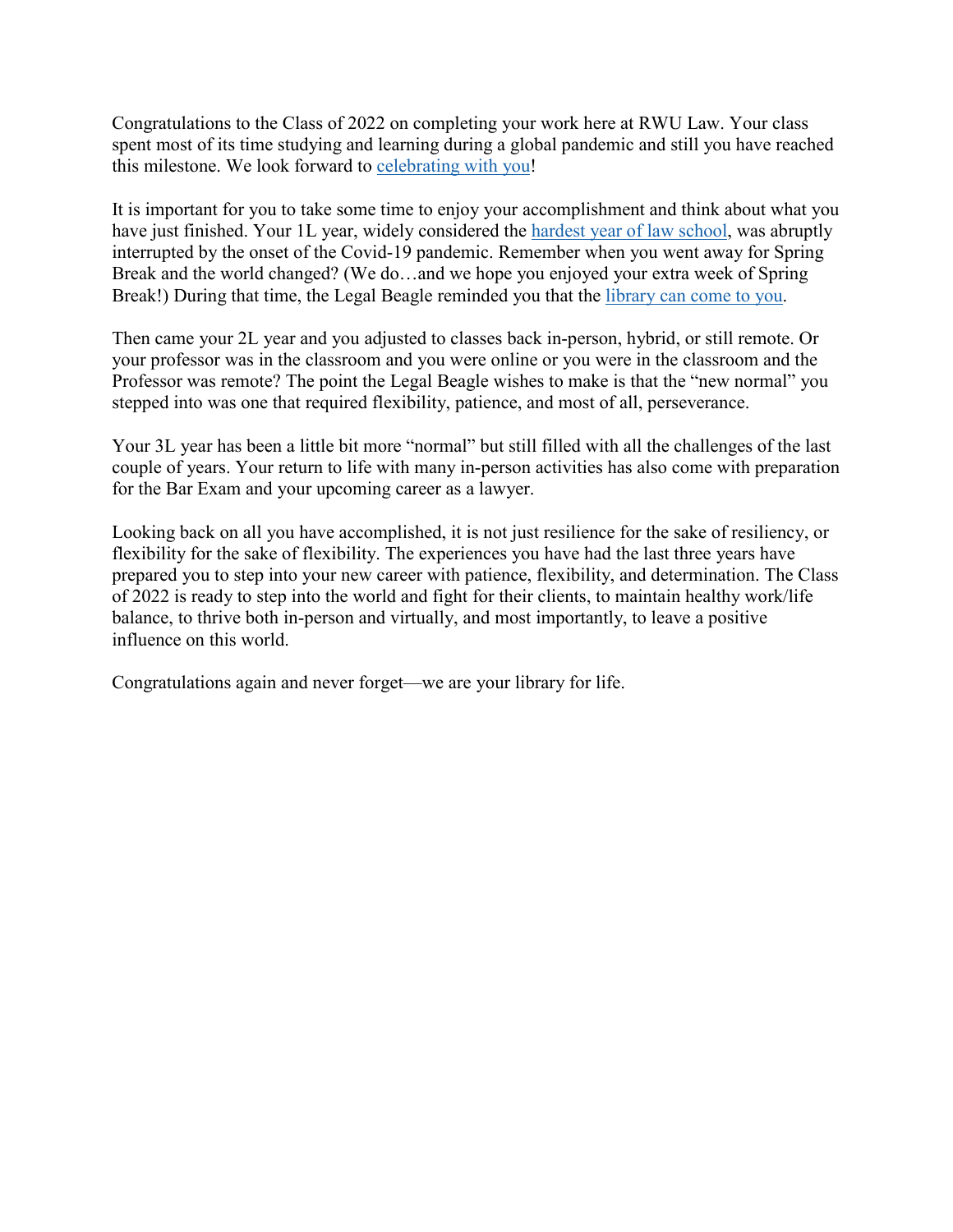May 27, 2022

### Summer Holidays: Memorial Day

May 27, 2022



For many, Memorial Day is the unofficial start of summer. Americans often take advantage of the three-day weekend to take short vacations, visit with family and friends, or have barbeques. Officially, it is an American holiday observed on the [last Monday of](https://bit.ly/3z12shM) May to honor the members of the U.S. military who died while serving.

[Memorial](https://www.va.gov/opa/publications/celebrate/memday.pdf) Day's origins began three years after the Civil War. Local tributes had previously taken place in various towns and cities across the US with local citizens decorating the graves of the Civil War dead with flowers and reciting prayers in springtime. In 1868, the first large observance was held at Arlington National Cemetery on May 30. The day, known as [Decoration](https://www.history.com/this-day-in-history/civil-war-dead-honored-on-decoration-day) [Day,](https://www.history.com/this-day-in-history/civil-war-dead-honored-on-decoration-day) was organized by the Grand Army of the Republic (GAR), an organization of Union veterans, led by Maj. Gen. John A. Logan. It is believed May 30 was chosen because it was not the anniversary of any particular battle and flowers would be in bloom all over the country.

Northern States continued to observe Decoration Day in the following years, by 1890 many had made Decoration Day a state holiday. Southern States continued to honor the Civil War fallen on separate days. After World War I, the day came to observe all those who had died in U.S. wars. The name changed from Decoration Day to Memorial Day. After WWI, the United States adopted the red poppy flower [as a symbol of remembrance](https://www.history.com/news/world-war-i-poppy-remembrance-symbol-veterans-day) to commemorate the sacrifice of those who have given their lives for their country. Other nations wear the red poppy on November 11 known internationally as Remembrance Day or Armistice Day and in the U.S. as Veteran's Day.